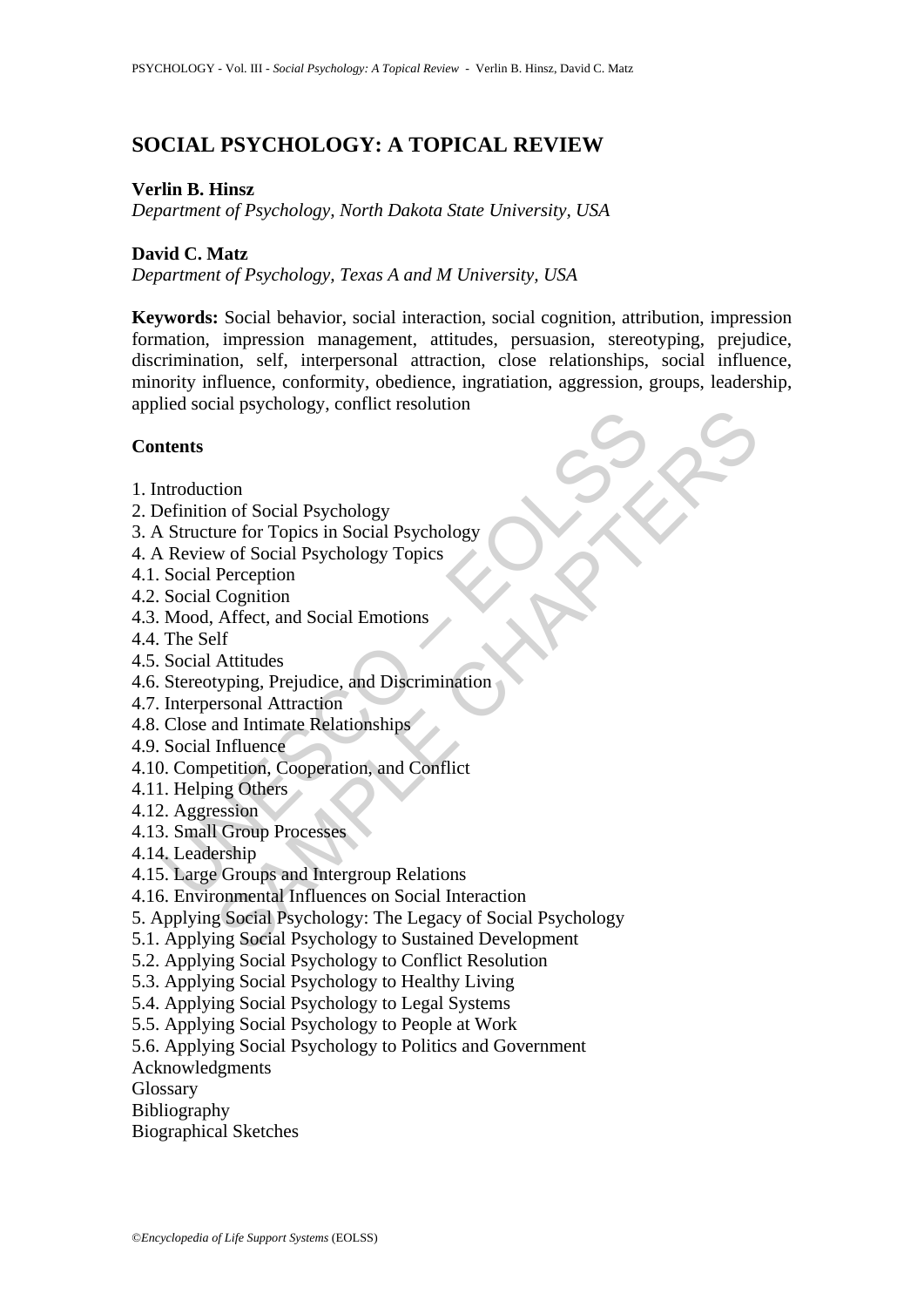### **Summary**

Social psychology is concerned with the thoughts, feelings, and behaviors humans have toward others. The topics considered in this article demonstrate that there are a variety of ways that social psychology is involved in human life. Moreover, this article illustrates that there is a vast array of applications of social psychology to help understand and resolve the problems that arise with our social interactions. Given the social nature of many of the problems of sustainable development, there are a variety of implications of social psychology for this and numerous other issues (e.g. conflict resolution, healthy living, law, politics, government).

nation contrasts with prejudice in that they reflect positive versuand<br>incition contrasts with prejudice in that they reflect positive versuand<br>incide any particular behavior. Helping and aggression are positives triminati contrasts with prejudice in that they reflect positive versus negative feel inviduals, but they are similar in that they are both feelings and they do<br>inviduals, but they are similar in that they are both feelings and they As we will illustrate in this nonexhaustive review, the field of social psychology incorporates a number of diverse, yet similar, issues. For example, interpersonal attraction contrasts with prejudice in that they reflect positive versus negative feelings toward individuals, but they are similar in that they are both feelings and they do not implicate any particular behavior. Helping and aggression are positive and negative behaviors toward one another. Similarly, close relationships stand in contrast to discrimination in terms of positive and negative relations we have with others. Cooperation involves actions in an interdependent situation with mutual benefit in outcomes of the parties involved. Conflict, on the other hand, involves mutually incompatible outcomes. Social perception and social cognition focus on thoughts, while social attitudes relate to feelings. These similarities and differences reflect an underlying theme indicating that people respond to social interaction in terms of their thoughts, feelings, and actions. Another theme that is evident in the results of social psychological research is the profound impact of the situation. All social interaction is situated in some context, and this context dramatically influences the ways people think, feel, and act regarding their social interactions.

### **1. Introduction**

There is a common saying that "nothing is more certain than death and taxes." Although this saying may generally be true, we argue that the certainty associated with death and taxes pales in comparison to the certainty of social interaction. In our lives, perhaps nothing is more assured than our interactions with other humans. Social psychology can be viewed as the scientific study of our social interactions.

Social interactions are ubiquitous and paramount in our lives. Humans are social creatures. Like most mammals, we can not survive without the care of other members of our species. With very rare exceptions, we are conceived through a social interaction. We can think of human birth as a social interaction, an interaction that brings another member into our social realm. Most people are born into a social group we term a family, with a social network of friends and extended family. We grow, develop, and learn through our interactions with others. Our existence has meaning and value to this network of individuals. As we age, we develop new social bonds; while some bonds grow, others wane. Our lives continue as a series of social interactions, some more important and meaningful than others. The ceremonies we have in our lives are for others or are shared with others. The institutions we interact with are generally social institutions (e.g. schools, government districts, political parties, businesses, religious).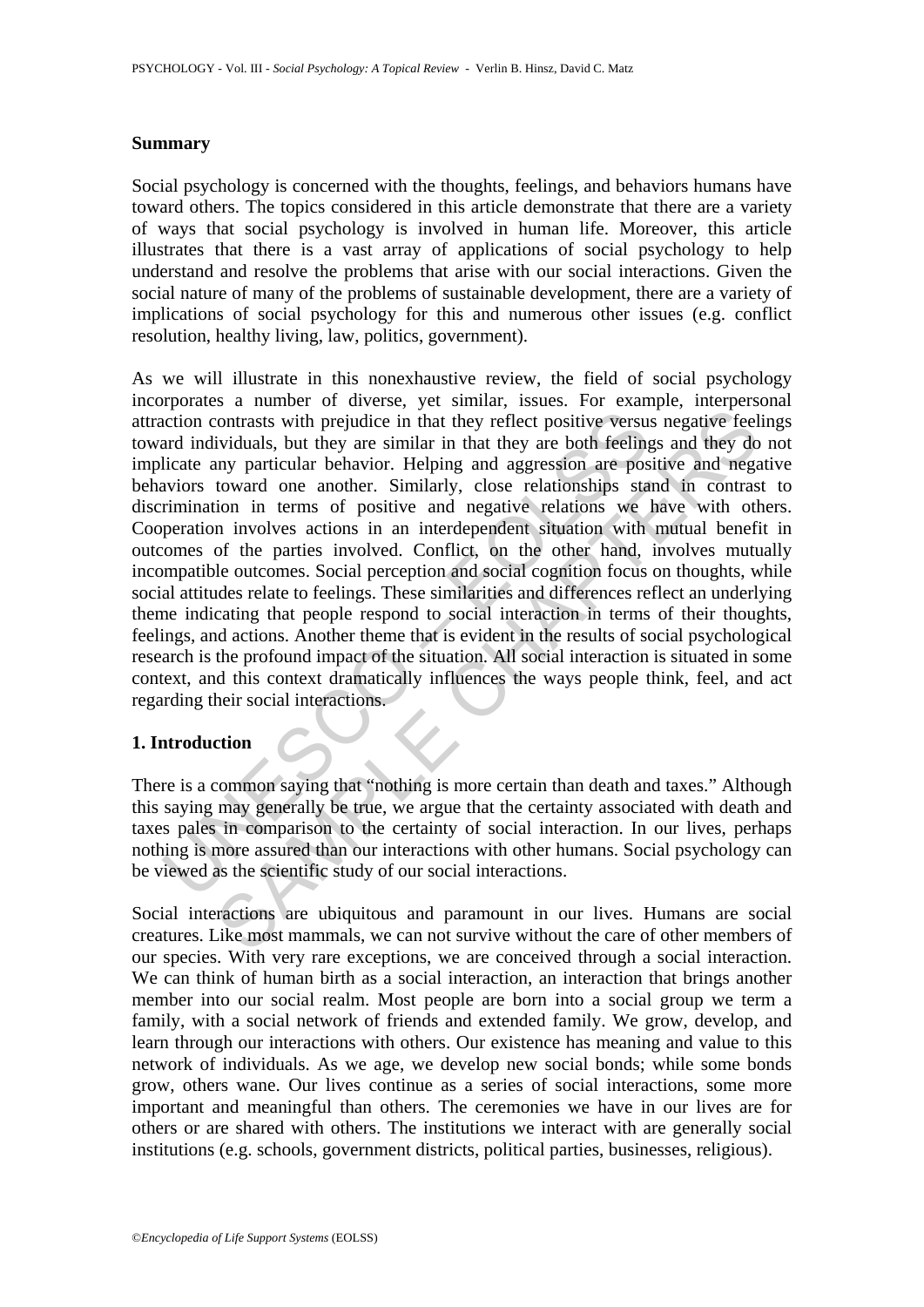Few things are more certain to humans than social interactions. Death occurs to us just once. And when we die, our death has meaning to others. In fact, perhaps our death's real meaning is the loss of social interactions with others. The ceremonies associated with the death of humans are generally not for the dead, but for the living. From conception through death, our lives are enveloped in social interactions. So, social interaction is much more certain than death in terms of frequency, and death's impact is social.

Taxes are also social in nature. Taxes can be considered as social obligations for the privileges people receive as members of specific collectives. And taxes often occur via a social interaction. Some agent requests payment for taxes and/or goods and services. This is a social interaction. Commerce and trade are generally formalized social interactions that exchange one valued commodity for another. So, taxes become a reality for us because of, and through, social interaction. We hope we have been convincing that it is social interaction that is one of life's certainties. And because it is prevalent in so many aspects of people's lives, whole fields of psychology and sociology have emerged dedicated to the study of social interaction. We call that study social psychology.

## **2. Definition of Social Psychology**

ity for us because of, and through, social interaction. We how incing that it is social interaction that is one of life's certainties<br>valent in so many aspects of people's lives, whole fields o<br>ology have emerged dedicated us because of, and through, social interaction. We hope we have that it is social interaction that is one of life's certainties. And because that it is social interaction that is one of life's certainties. And because in s One of the founders of the field of social psychology, Gordon Allport, provided what is still perhaps its best definition. Social psychology is an attempt to explain and understand how the thoughts, feelings, and behaviors of individuals are influenced by the actual, imagined, or implied presence of others. This definition highlights a number of elements that are central to modern conceptions of social psychology. First, social psychology seeks to explain and understand social interaction. Most of social psychology's explanations and understanding of social interaction is derived from research using the rigor and features of scientific methods. Second, social psychology considers the As, Bs, and Cs of social interaction: *a*ffect (feelings), *b*ehavior (actions), and *c*ognition (thoughts). Our conceptions of social interactions are not limited to just thoughts, feelings, or actions, but instead incorporate all three of these components. Third, it is the thoughts, feelings, and actions of individuals that are investigated. The individual is the realm of social psychology. Social psychology is distinct from sociology, which focuses on social institutions; anthropology, which focuses on cultures and societies; and neuroscience, which emphases internal biological states. Fourth, social psychology focuses on the responses of individuals to situations and social stimuli. There is a continuous interplay of person and situation with the situation influencing the person and the person influencing the situation. And finally, the study of social psychology requires the existence of others. These others can be imagined or implied as well as real. Human social interaction is a central part of people's lives. Consequently, humans also imagine social interactions. As part of our human consciousness, the social interaction can be implied, such as carrying our elders' prescriptions about appropriate actions with us as we interact with others. Although Allport provided us with a good definition of social psychology, this definition does not give a layperson a true understanding of the richness of the field that is social psychology. This article hopes to provide readers with an exposure to the wealth of knowledge that has come to be social psychology.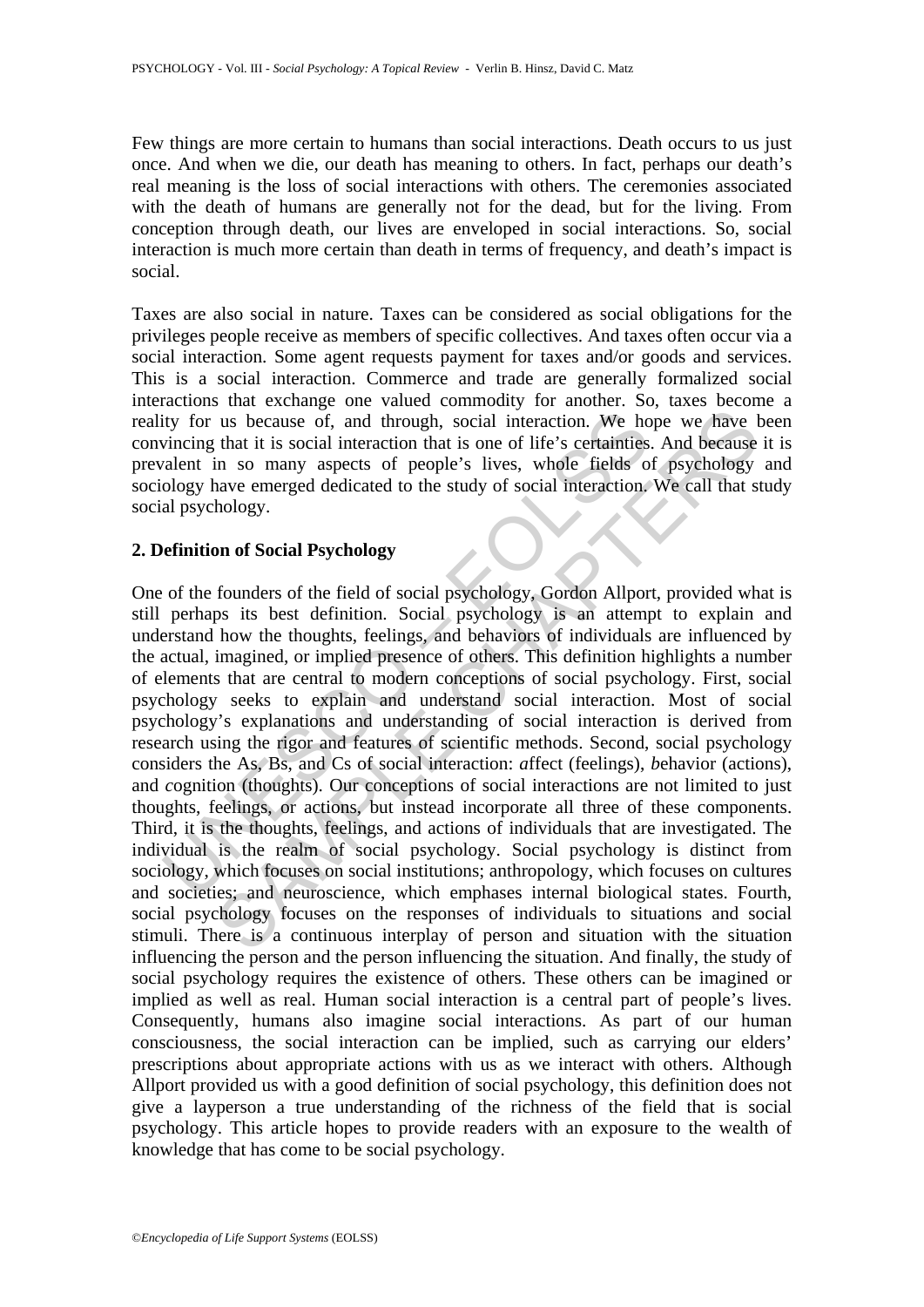#### **3. A Structure for Topics in Social Psychology**

As this article and others in this section demonstrate, social psychology is a very broad field. A very diverse array of topics is considered under the umbrella of social psychology (e.g. the self and large group processes). The triumvirate of affect, behavior, and cognition can also be seen to reflect a structure for these topics in social psychology and help readers understand the diversity that is considered social psychology. In a sense, social psychology is an attempt to understand, explain, and uncover the meaning of social interactions. Several philosophers of psychology have considered psychology to be the search for meaning in our lives. By implication, the definition of social psychology suggests a relation to finding the meaning in our social lives.

meaning falls along three dimensions. This finding implies that<br>e dimensions to impose, or perceive, meaning in their social<br>ensions can be seen to reflect what we have labeled affect, behave<br>affect dimension suggests that The second of the second state of the second state of the second state and the second state and to meloci when the second inference of the second of the second of the second of the second of the second of the second of the An extensive research program found that across topics and cultures, the measurement of meaning falls along three dimensions. This finding implies that humans use these three dimensions to impose, or perceive, meaning in their social lives. These three dimensions can be seen to reflect what we have labeled affect, behavior, and cognition. The affect dimension suggests that social interaction is evaluated with regard to the positive (good) or negative (bad) feelings and reactions a person has toward social stimuli and a social interaction. Our first response to some social stimuli (e.g. person, group) is to evaluate them relative to our lives. This will reflect our feelings regarding those stimuli. We consider these social stimuli along a dimension of positive to negative. The second dimension reflects cognitions we have toward the object of interest. How much thought does the object initiate or demand from us? Does our social interaction with the object involve a thoughtful process, or is our interaction less thoughtful and more mindless or automatic. The third dimension considers the actual behaviors we have toward the stimuli. Some social interactions involve little activity on our part (e.g. observation) whereas other social interaction is quite active (e.g. aggression).



Figure 1. An underlying three-dimensional structure for topics in social psychology: the X-axis is the affect dimension, Y-axis is the cognitive dimension, and Z-axis is the behavior dimension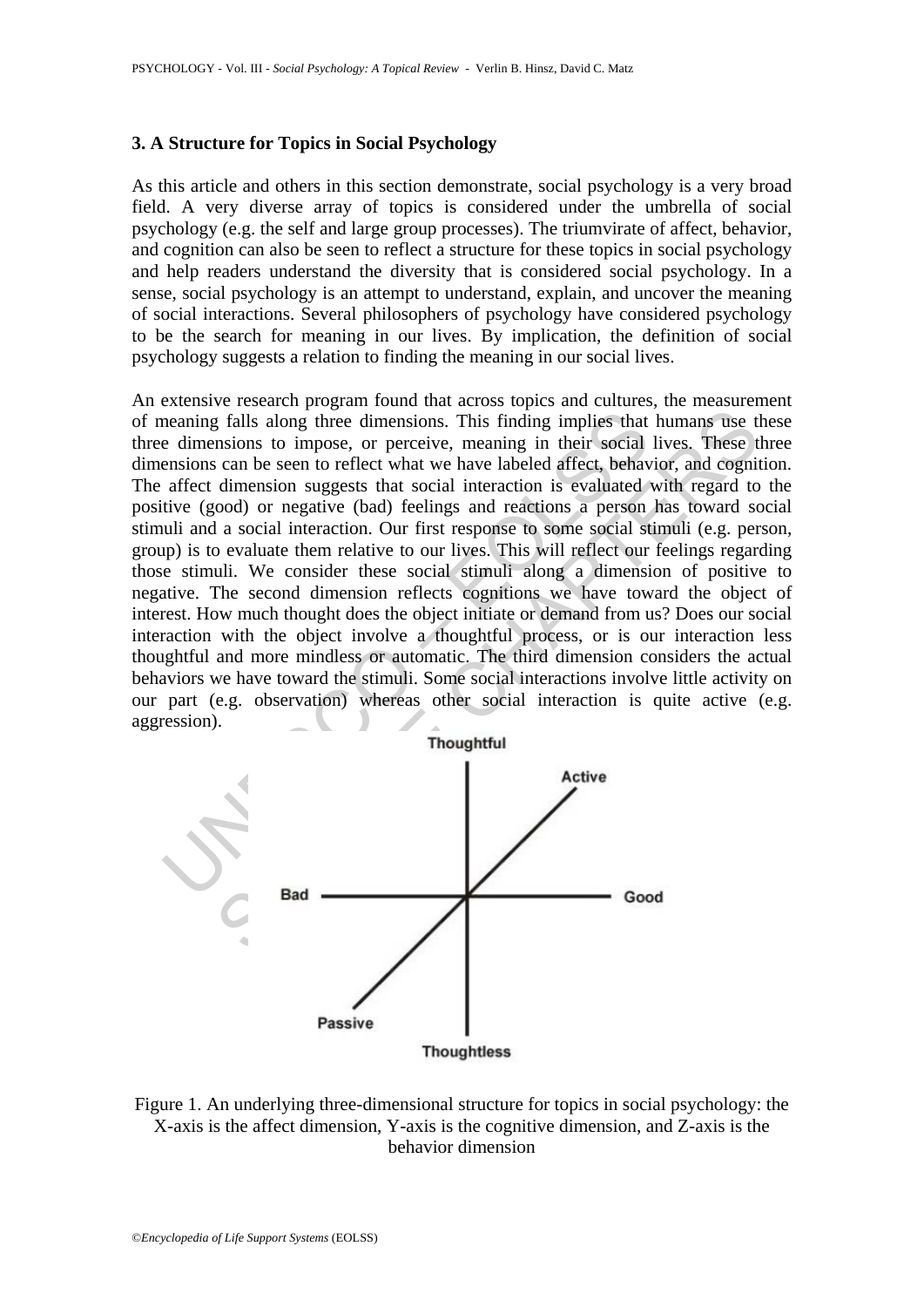Many topics in social psychology might be labeled as falling somewhere along these three dimensions of the social interaction. For example, for most cultures, aggression would be considered as a negative, active, but not very thoughtful response of one person toward another. In contrast, helping the less fortunate is considered a positive, active, and more thoughtful response. It is also useful to note that these three dimensions of meaning are related to the three components of social interaction from our definition of social psychology. The many topics in social psychology can be conceptualized along these three dimensions to indicate those aspects of social interaction. Figure 1 provides a graphic indication of the intuitive placement of the topics of social psychology along the three dimensions of social interaction. This figure represents one way in which these topics can be organized to reflect their similarities and differences. Next, we will review a number of the topics that are considered part of the modern field of social psychology.

### **4. A Review of Social Psychology Topics**

One of the foundations of modern social psychology is the notion that humans are processors of information. In particular, we are processors of "social" information. This processing of social information is important for virtually all of our social interactions. The first processes we will consider are those associated with our perception of others, and likewise, their perception of us: social perception.

### **4.1. Social Perception**

Review of Social Psychology Topics<br>
of the foundations of modern social psychology is the notion<br>
resessors of information. In particular, we are processors of "social"<br>
resisting of social information is important for vir **Example 19 States**<br> **Example Schoology Topics**<br> **Example Schoology Topics**<br> **Example Schoology Topics**<br> **Example Schoology Topics**<br> **Constant Schoology is the notion that humans**<br>
of social information is important for vi Social perception involves the processes by which we gain information about our social world. Humans are constantly taking in social information. It is how we become socialized, and learn about, and from, others. Based on social perceptions, we are able to interact with others in appropriate ways. Social perception is important because many of our behaviors are based on the information we get from others and our social world. Our thoughts, feelings, and actions towards others and our social world are dictated to a great degree by how we perceive those others and our social world. Thus, we should begin our analysis of social interaction with the processes of social perception.

Our social perception is based on the information we have of others in our social world. In this respect, social perception reflects a high level of the cognitive component of our preceding organizing structure, and little in terms of activity and feelings, although these are eventual consequences of our social perception. The information we receive from others influences the way we think and feel about others. In particular, it leads us to form and hold impressions of others.

Impression formation is a particularly powerful social perception. We often form impressions of others with very limited information. It is not unusual for us to form an impression in just a few seconds. Moreover, based on this impression, we often decide that we like or dislike a person and that we are willing to act in specific ways toward the person. As social creatures, we also recognize that other people form impressions of us relatively quickly and easily. Consequently, we attempt to manage the impressions others have of us. Primarily, we want to appear in the most favorable light possible. Given the speed with which impressions are formed and judgments are made, we would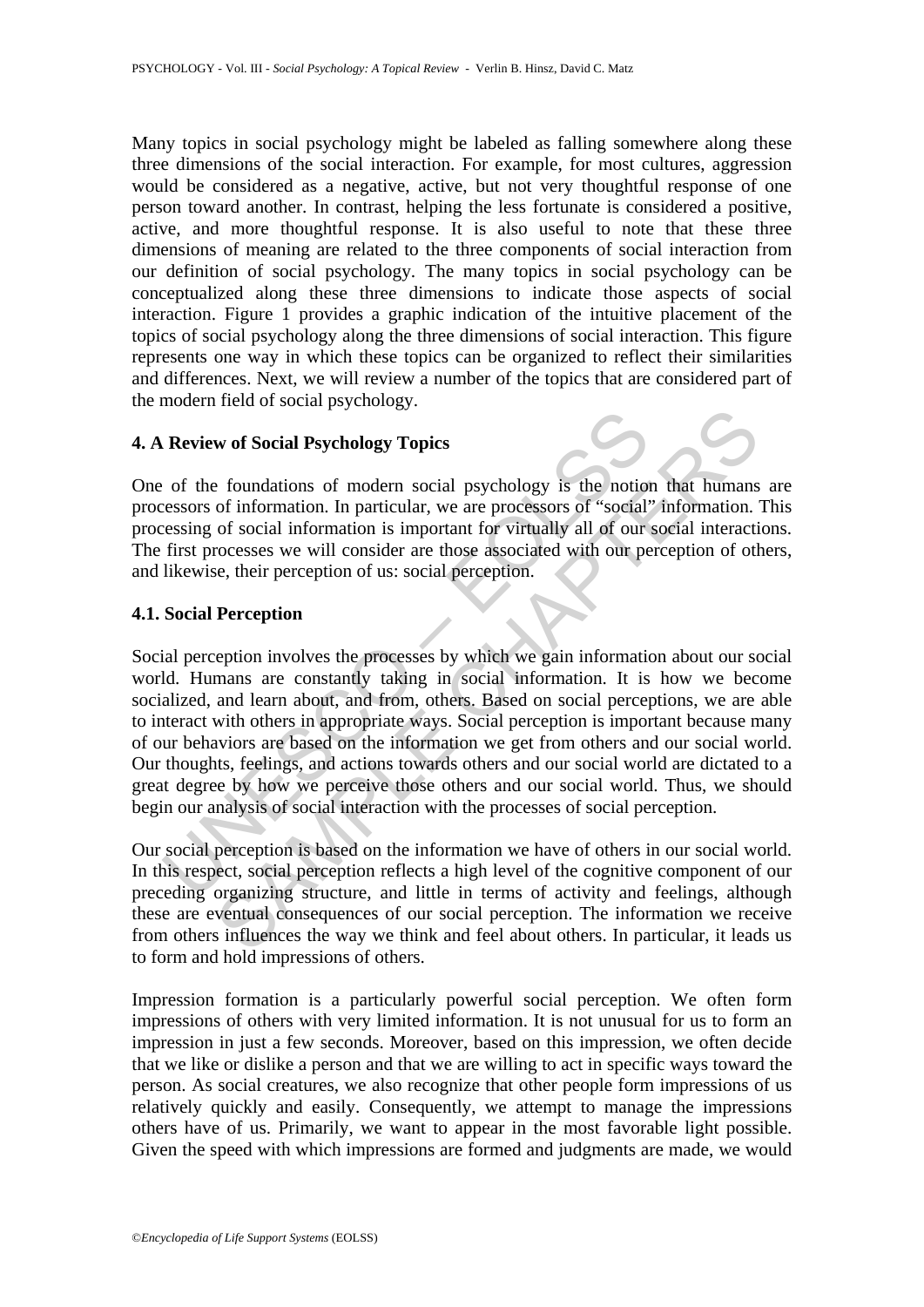do well to always put our "best foot forward" **(see** *Psychology of Nonverbal Communication and Interpersonal Interaction***).** 

One particular type of social judgment we make involves our understanding of "why" people behave the way they do. Attribution refers to a set of processes that humans engage in when trying to determine and understand the causes of behavior. One of our primary social motivations is to understand why people behave as they do. If we understand why a person engages in certain behaviors, then it is possible for us to predict how they might behave in the future. This ability to predict others' actions reduces uncertainty in our social interactions (and consequently apprehension) and also demonstrates social knowledge. Consequently, attribution is a fundamental process associated with our social interactions.

earch on attributional processes has demonstrated a number of payments. One clear finding is that we tend to attribute behavior to ty<br>mand and external. Internal attributions are made when we belie<br>ons are caused by states m attributional processes has demonstrated a number of patterns in our sc<br>One clear finding is that we tend to attribute behavior to two types of cat<br>d external. Internal attributions are made when we believe that a pers<br> Research on attributional processes has demonstrated a number of patterns in our social judgments. One clear finding is that we tend to attribute behavior to two types of causes: internal and external. Internal attributions are made when we believe that a person's actions are caused by states, dispositions, or characteristics of the person. For example, we often attribute a person's actions as being due to their personality; an internal attribution. External attributions, on the other hand, are made to aspects of the situation or surrounding environment. For example, we might believe that a person was in a situation in which they had no choice but to engage in a specific behavior (e.g. a highly structured and regimented environment such as the military).

Our attributions for our own and others' actions tend to emphasize internal or external causes, but these attributions also seem to fall prey to a set of biases. That is, although attribution is an important function of social perception, our attributions are not always accurate. One particularly powerful bias is termed the fundamental attribution error. This profound bias reflects the human tendency to overemphasize internal causes in our attribution of other people's actions, and underemphasize external causes. That is, we are much more likely to attribute the causes for a person's action to the person, while failing to recognize the real impact that external causes have on people's behavior.

The fundamental attribution error reflects one of the consistent themes in human social behavior. Across settings and people, humans tend to focus more on the individual and neglect the importance of the situation for an understanding of the way people act. In reality, there is a continuous interaction between person and situation. Situations can profoundly impact on the ways in which people act. For example, individuals may not act the same around their parents as they do around their close friends. Additionally, not all people respond in the same manner to the same situation.

For example, some people become anxious and frightened by the prospect of flying in an airplane while others remain calm. Consequently, it is difficult to separate the person, or isolate an individual's personality, from the situational influences of our social world **(see** *The Social Psychology of Personality***)**. One of the conclusions from decades of research in social psychology is that we as humans fail to appreciate the importance of the social situation when we consider the reasons for the nature of social interactions.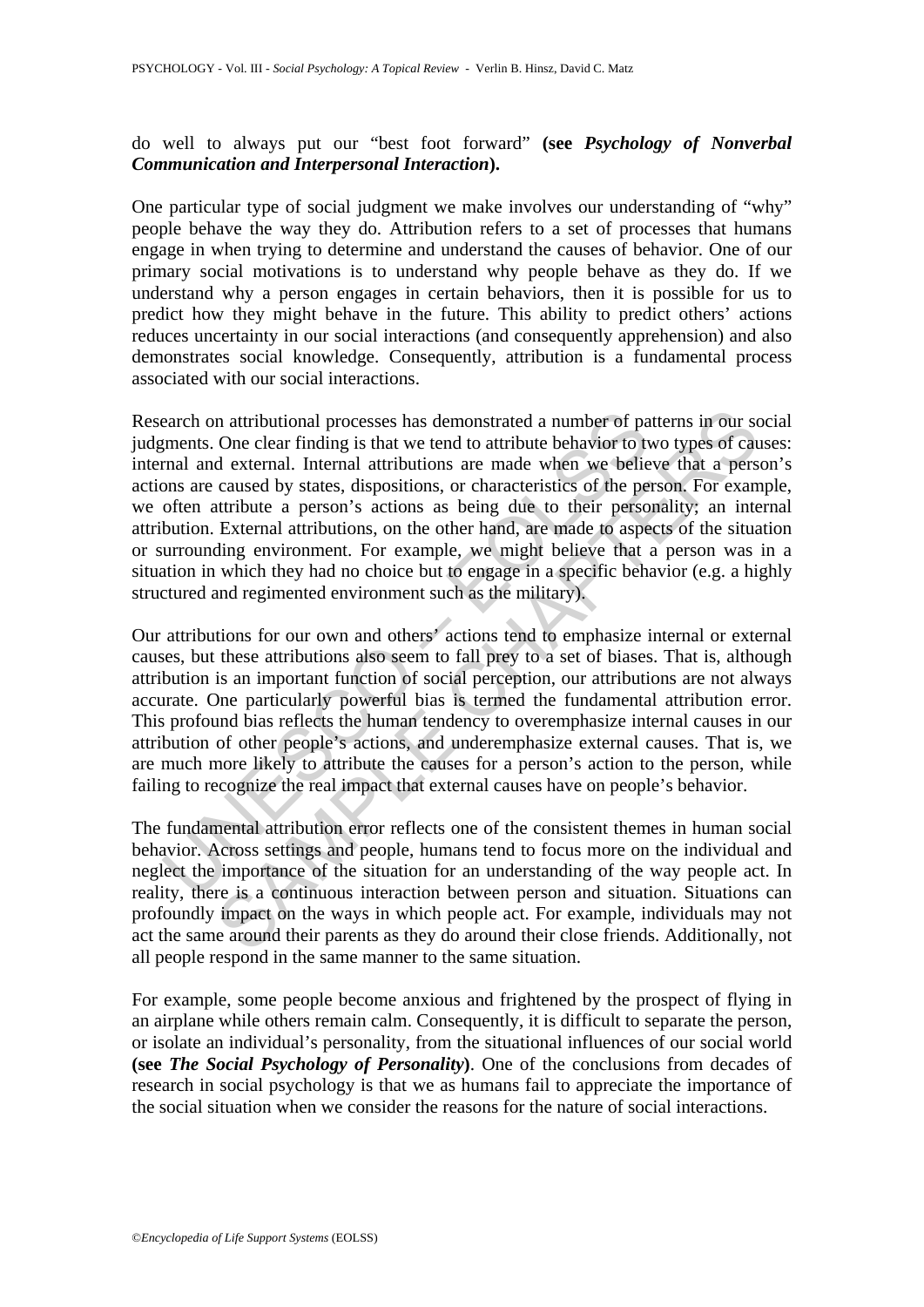### **4.2. Social Cognition**

Social cognition concerns how humans organize and process the social information that they perceive as a result of their social interactions. The various features associated with human cognition are generally applied in this processing of social information (e.g. attention, memory, encoding, storage, retrieval, integration, inference). Moreover, many of the cognitive and knowledge structures associated with human cognition are also considered important for social cognition (e.g. scripts, schemata). These cognitive structures represent how the social information is organized for an individual. These structures also represent the knowledge an individual has about some person, object, relation, or concept. This is perhaps best illustrated by social schemata **(see** *Cognitive Psychology***).** 

Social schemata (or schemas) are richly interconnected networks of information that are relevant to some social entity (i.e. person, object, concept, group, or category). Schemata represent both the relevant information and the network of connections (relations) among the pieces of information pertaining to the relevant entity. Just as they do in cognitive development, schemata of social interactions develop over time, becoming more elaborate with greater experience **(see** *Cognitive Development of Children***).** 

ial schemata (or schemas) are richly interconnected networks of in<br>vant to some social entity (i.e. person, object, concept, gremata represent both the relevant information and the netwo<br>tions) among the pieces of informat mata (or schemas) are richly interconnected networks of information tha<br>
20 some social entity (i.e. person, object, concept, group, or catege<br>
represent both the relevant information and the network of connect<br>
among the A host of properties associated with schematic processing of information are also implicated for social schemata **(see** *Cognitive Psychology***).** Although these properties are too numerous and detailed to mention, they do indicate some basic generalizations about schematic processing. One of these generalizations is that schematic processing rests upon the efficient but simplified processing of available information pertaining to an entity. People prefer to categorize other people and objects because it is simple and more efficient than trying to understand others or objects attribute by attribute (i.e. taking all the characteristics into consideration). In a sense, we become cognitive misers, relying on schemata to conserve our cognitive efforts. This leads directly to the second generalization. Schematic processing, because it is efficient and simplified, can often lead to errors and biases in how the social information is processed. By not considering people or objects based on their individual characteristics, we are often forced to lump them into a category (e.g. race, gender).

The processing of information relevant to social schemata relies on a number of simplification strategies or heuristics. These heuristics are mental shortcuts that allow us to function in a complex social world where we are often exposed to an overwhelming amount of information. Heuristics provide a means of simplifying the processing of social information so that it is more manageable. A consequence of these heuristic strategies is that they can result in inaccuracies, errors, and biases in the processing of social information and in our social judgments.

One example of these simplification strategies is the tendency for people to make judgments based on the salience and vividness of information. A common example of this tendency is revealed in some individuals' fear of flying. Though it is well known that air travel is one of the safest modes of transportation, the vivid images of plane crashes are not easily forgotten. The images of a pile of rubble and a fire are colorful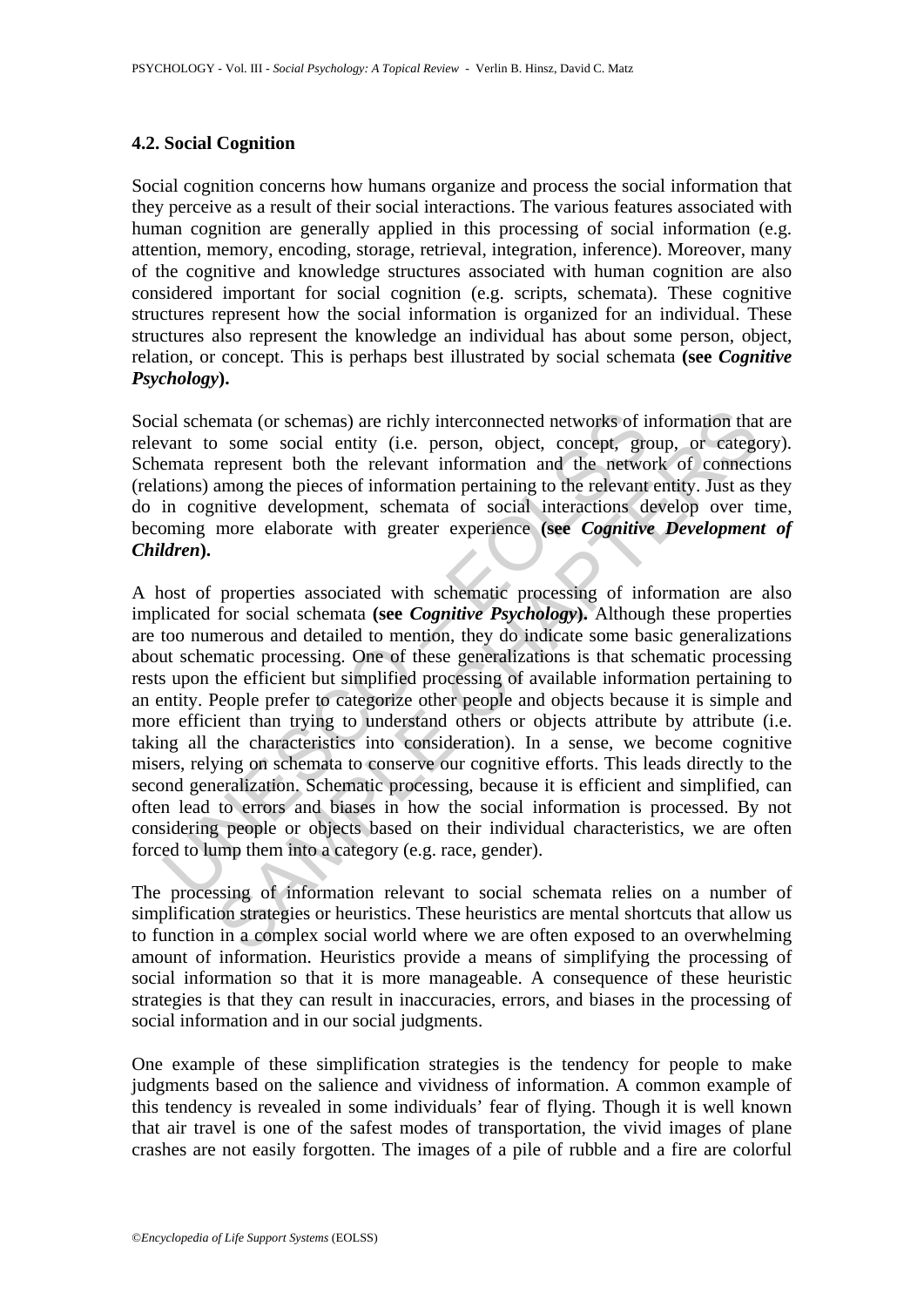and extreme and so our attention is drawn to such incidents. Moreover, because air travel is limited to certain locations (e.g. airports) in contrast to the widespread travel by motor vehicles, it remains relatively novel. Thus, because airline crashes grab our attention, they are more memorable than other traffic accidents. Individuals may then readily recall a crash that occurred some time ago, but will tend to ignore the multitude of flights that went without incident. This can lead to an irrational fear leading to judgments not to fly. The salience and vividness of information may lead us to pay more attention to these aspects of the social situation and so we may not focus on other, more critical, information that is more relevant to our judgments.

there the behavior of members of this group as confirming their existing or reinterpreting events so as not to disrupt their existing p. This confirmation bias also influences other aspects of our solol a belief that our l the behavior of members of this group as confirming their stereotypes, or reinterpreting events so as not to disrupt their existing schemata of somfrmation bias also influences other aspects of our social interaction of re Another common bias that humans are prone to is the tendency to interpret new information as confirming our existing schemata and beliefs. Thus, if individuals believe that a certain group of people is lazy or unintelligent, for example, they will tend to interpret the behavior of members of this group as confirming their stereotypes, often ignoring or reinterpreting events so as not to disrupt their existing schemata of the group. This confirmation bias also influences other aspects of our social interactions. If we hold a belief that our location of residence is the best place to live on the planet, then we focus only on information that is consistent with that belief. Also, we will generally fail to consider information that might contradict our existing beliefs. Nevertheless, logically the only way that we can truly support the belief is to seek out information that may disconfirm our belief. The confirmation bias reflects the human tendency to focus only on information that confirms our beliefs and to seek out only information that can confirm rather than disconfirm our beliefs.

The research conducted that explores and explains the many heuristics and biases that influence how we consider information about our social interactions is quite extensive and complex. However, it has become evident that these heuristics and biases have very important influences on the way information is processed about individuals and groups. Consequently, this research on social cognition has also contributed to our understanding of self-perception and stereotypes, as well as a host of other topics in social psychology.



TO ACCESS ALL THE **28 PAGES** OF THIS CHAPTER, Visit[: http://www.eolss.net/Eolss-sampleAllChapter.aspx](https://www.eolss.net/ebooklib/sc_cart.aspx?File=E6-27-06-00)

#### **Bibliography**

Ajzen I. and Fishbein M. (1980). *Understanding Attitudes and Predicting Social Behavior*. Englewood Cliffs, N.J.: Prentice-Hall. [A description of a theory regarding the relations between attitudes and behavior, a manual for assessing components of the theory, and examples of relevant research.]

Aronson E. (1999). *The Social Animal*, 8th edn., 548 pp. New York: Worth. [A readable book that is often used as a college textbook and provides coverage of many topics on social psychology.]